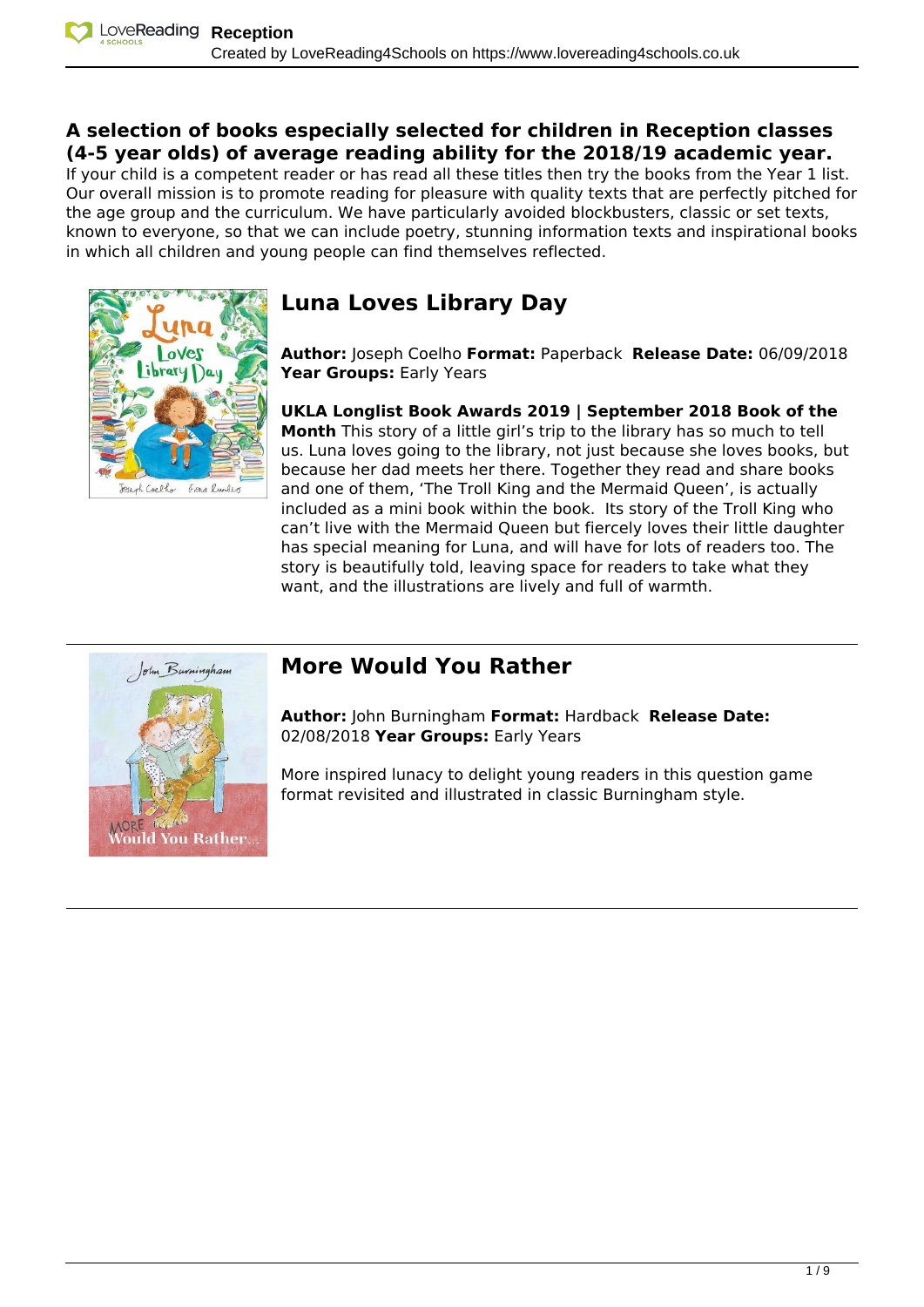

### **Under the Same Sky**

**Author:** Britta Teckentrup **Format:** Paperback **Release Date:** 12/07/2018 **Year Groups:** Early Years

**Shortlisted for the CILIP Kate Greenaway Medal 2018 | Longlisted for the UKLA 2018 Book Award** With its dedication, 'For a united world …', Britta Teckentrup's new picture book is a celebration of the things that bring us all together. 'Wherever we are' reads the text, 'we live under the same sky, feel the same love, play the same games, and dream the same dreams'.These short lines are cleverly highlighted in peek-through shapes that link the different pages together and each spread depicts animal families across the world. Teckentrup's textured collage style illustrations are extraordinarily beautiful and create a real sense of calm, togetherness and hope. With a vital message of unity and friendship, this is an important and moving book to share with children.



### **Baby Goes to Market**

**Author:** Atinuke **Format:** Paperback **Release Date:** 05/07/2018 **Year Groups:** Early Years

**UKLA Longlist Book Awards - 2019** You can feel the love that the author and illustrator of Baby Goes to Market have for West Africa, both of whom grew up there. The vibrant market place leaps out of the page, you can almost smell the fruit for sale and hear the shouts from the market traders. Baby is snuggly wrapped in a papoose on Mama's back and is enjoying the trip to the market, especially when the market traders start giving Baby presents. First bananas, then juicy oranges, then biscuits. Baby eats a little of each and adds the remainder to the shopping basket that Mama carries on her head. Mama must be very strong! After all those treats Baby has a nap and Mama gets a welldeserved taxi ride home. Each page is gloriously filled with tantalising pictures of delicious things to eat and colourful things to buy, and there's a gentle introduction to simple counting too.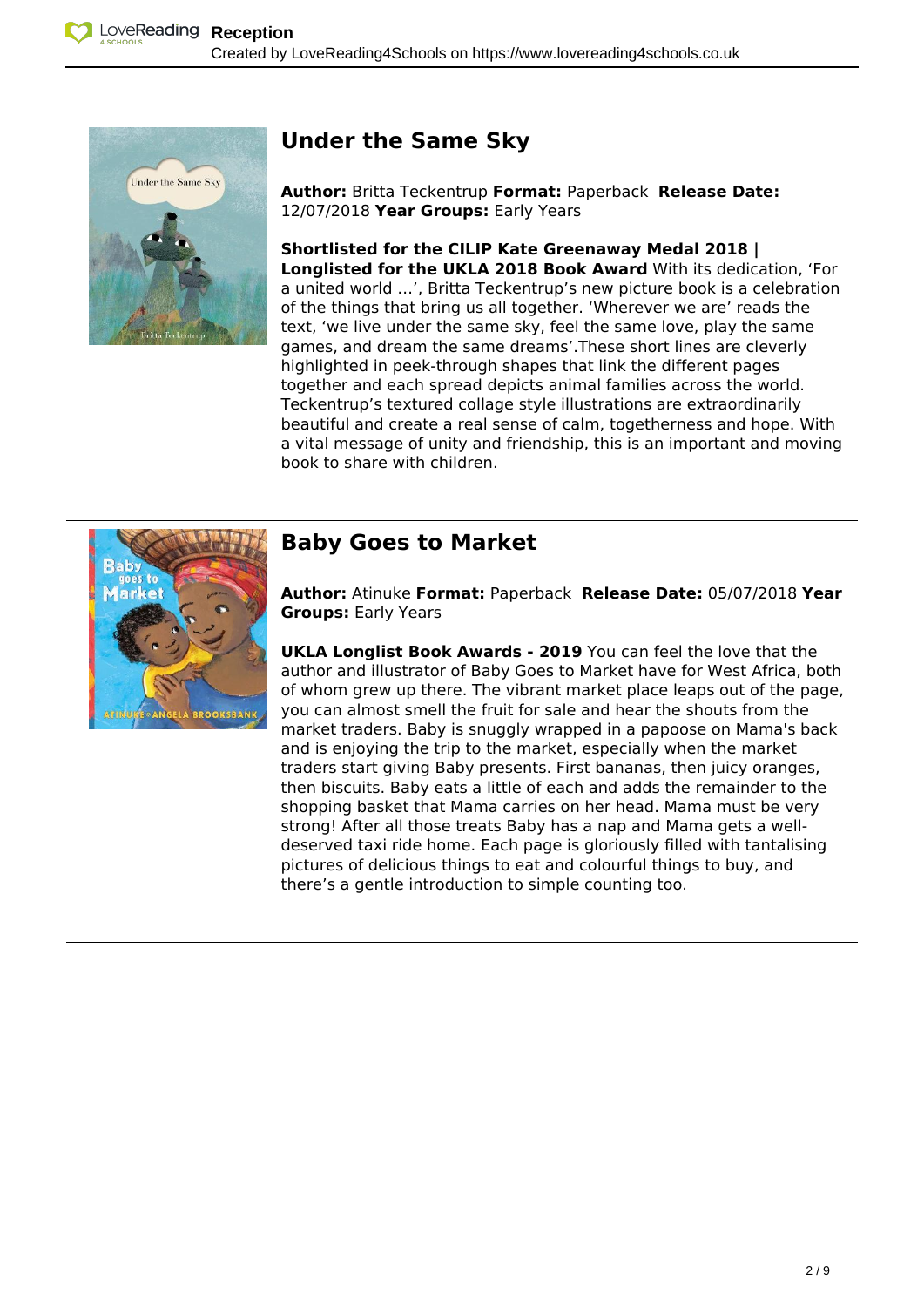

# **Eric Carle's Book of Many Things**

**Author:** Eric Carle **Format:** Hardback **Release Date:** 07/06/2018 Year Groups: Early Years, Key Stage 1

Eric Carle's immediately recognisable visual style lifts this useful first word and first concept compendium to another level.



## **You Choose in Space**

**Author:** Pippa Goodhart **Format:** Paperback **Release Date:** 12/04/2018 **Year Groups:** Early Years

The latest rendition of this highly successful format which inspires endless discussion and creative stimulus.



## **You're Safe With Me**

**Author:** Chitra Soundar **Format:** Hardback **Release Date:** 01/04/2018 **Year Groups:** Early Years

**Shortlisted for the CILIP Kate Greenaway Medal 2018** A wonderfully lyrical call and response text and an intricate, beautifully detailed and different illustrative style combine to great effect in this reassuring tale.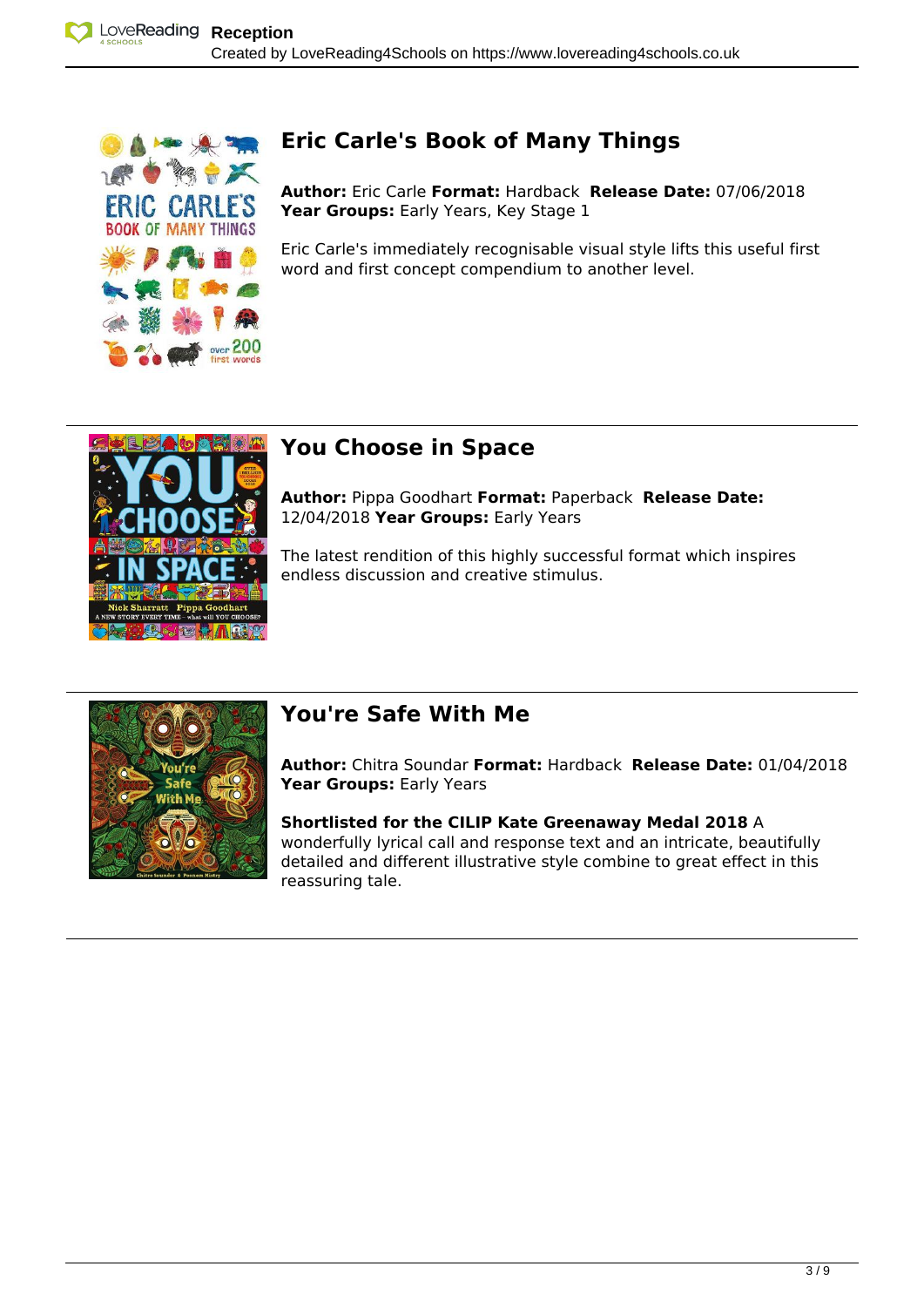

# **Animals with Tiny Cat**

### **Author:** Viviane Schwarz **Format:** Hardback **Release Date:** 01/01/2018 **Year Groups:** Early Years

Tiny Cat, star of There are Cats in this Book and There are No Cats in This Book, is back. Here, helped by a few props Tiny Cat, who loves dressing up, becomes a mouse, a horse, a dragon and a snake. But what can Tiny Cat change into to see off a very fierce dragon? Viviane Schwarz's witty and simple illustrations are a delightful feat of imagination.



# **A Great Big Cuddle**

**Author:** Michael Rosen **Format:** Paperback **Release Date:** 01/10/2017 **Year Groups:** Early Years

**Shortlisted for the CILIP Kate Greenaway Medal 2017 | Joint Winner of the CLiPPA 2016 (CLPE Children's Poetry Award).** Children's Laureates Chris Riddell and Michael Rosen combine here to create a beautiful collection of ebullient poems for the very young. Michael Rosen's close and affectionate observation of small children and the way they think is brilliantly captured in poems such as You Can't See Me and Let Me Do It. There are also plenty of opportunities for the very young to join in with poems such as Tippy-Tappy and The Button Bop which they are guaranteed to want to hear again and again! Chris Riddell's illustrations created an equally warm-hearted view of the early years and capture the spirit of the poems perfectly.



## **Example: A Bow the Sun Got to Coco's House**

**Author:** Bob Graham **Format:** Paperback **Release Date:** 01/10/2017 **Year Groups:** Early Years

As Coco's parents tuck her into bed, far away the winter sun is rising on a polar bear and her cubs. We follow the sun as it skids 'giddy' across the sea, caught briefly in the eye of a whale, and on as it shines on different lands and people, chasing the night, until at last it barges through Coco's window! 'After such a dash, the sun had time on its hands' and, but for a few passing clouds, they spend the whole day together. Graham's sun's eye view of the world is breathtakingly beautiful, his soft watercolours infusing quiet snowy scenes and a raucous family breakfast with equal warmth and humanity. This special book makes the world a smaller place.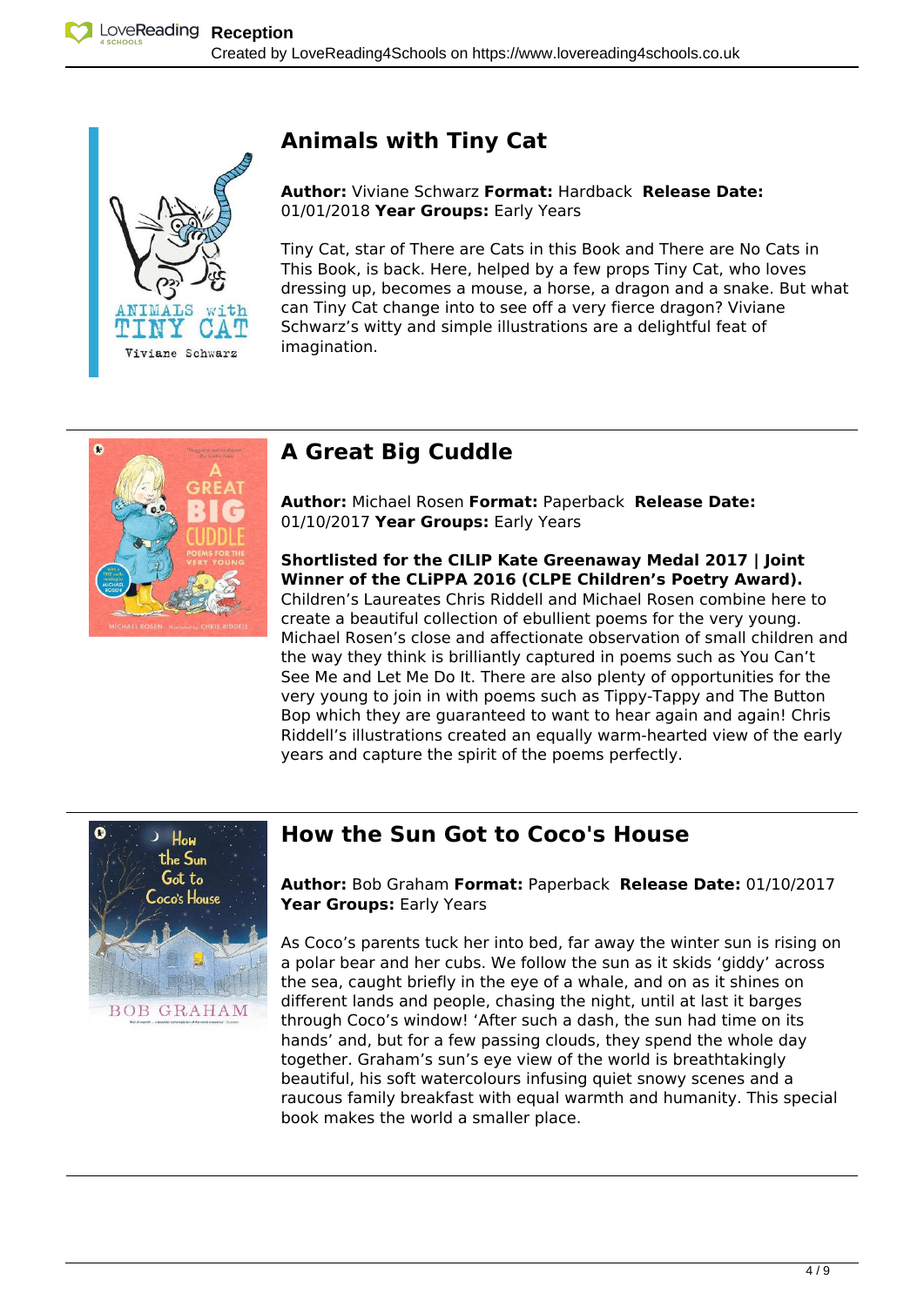

# Laureh Child **A Dog With Nice Ears**

**Author:** Lauren Child **Format:** Hardback **Release Date:** 28/09/2017 Year Groups: Early Years, Key Stage 1

Taking on a familiar storyline about pets with characteristic wit and thoughfulness this latest Charlie and Lola escapade is another triumph.



# **There's a Bear on My Chair**

**Author:** Ross Collins **Format:** Paperback **Release Date:** 01/09/2016 **Year Groups:** Early Years

**Winner of the UKLA 2017 Book Award | One of our Books of the Year 2016 | Shortlisted for the CILIP Kate Greenaway Medal 2016 | Shortlisted for the Bookbug Picture Book Prize 2016** Text, illustration and design all combine to make this an outstanding picture book. Mouse is cross, there's a bear – a polar bear – on his chair, he won't move and 'There isn't any room to spare. We do not make a happy pair'. The bear is apparently oblivious to Mouse and his growing rage, though readers will notice him take an occasional sly peek at his companion, deftly illustrated in just one line of eyebrow. Collins's illustrations also brilliantly capture Mouse's changing moods, from anger through to resignation. The text is a joy to read, a series of funny statements constructed – Dr Seuss-like – around words that rhyme with chair. A sequel – There's a Mouse in My House – must follow. This superb picture book is set to become a classic.



**Author:** Martin Jenkins **Format:** Paperback **Release Date:** 01/08/2016 **Year Groups:** Early Years

Vivid illustrations, great design and layout and clear concise explanation show why this was a well deserved Information Book Awards winner.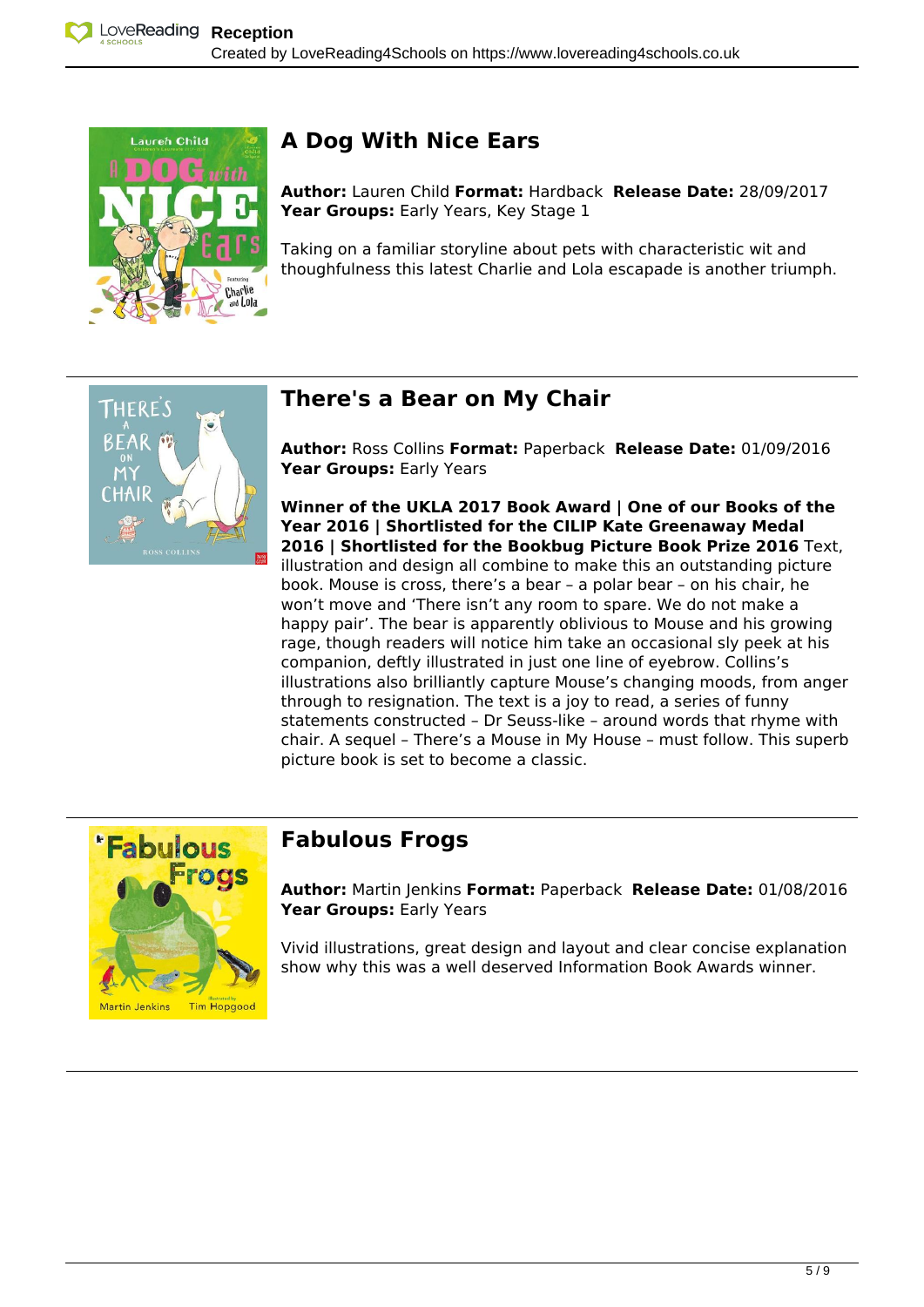

# **MORAG HOOD Colin and Lee, Carrot and Pea**

**Author:** Morag Hood **Format:** Hardback **Release Date:** 16/06/2016 **Year Groups:** Early Years

**Winner of the UKLA 2018 Book Award 3-6 | One of our Books of the Year 2016 | July 2016 Debut of the Month** Simplicity is the charm of this picture book story of the unlikely friendship between very different vegetables. Lee is a very green pea and so are all of his friends except for Colin who is a very orange carrot. Colin can't do all the things that the pea-friends can do such as roll or bounce. Nonetheless, it turns out that they can all be very good friends.



### **Bob the Artist**

**Author:** Marion Deuchars **Format:** Hardback **Release Date:** 24/03/2016 **Year Groups:** Early Years

From an award winning graphic artist, Bob the Artist shows us that we can all be proud of our differences as well as celebrating creativity.



# **SAM Sam and Dave Dig a Hole**

**Author:** Mac Barnett **Format:** Paperback **Release Date:** 03/09/2015 **Year Groups:** Early Years

**Shortlisted for the CILIP Kate Greenaway Medal 2016.** Awardwinning illustrator Jon Klassen has created a second delightful and surprising picture book with Mac Barnett, author of The Dark. Here two boys dig a hole. It doesn't seem to take them far so they try digging a bit on their own. They still make little progress. So they take a rest…What happens while they are asleep turns out to be most surprising of all! In simple illustrations, Sam and Dave Dig a Hole gives a host of opportunities for imagining and dreaming.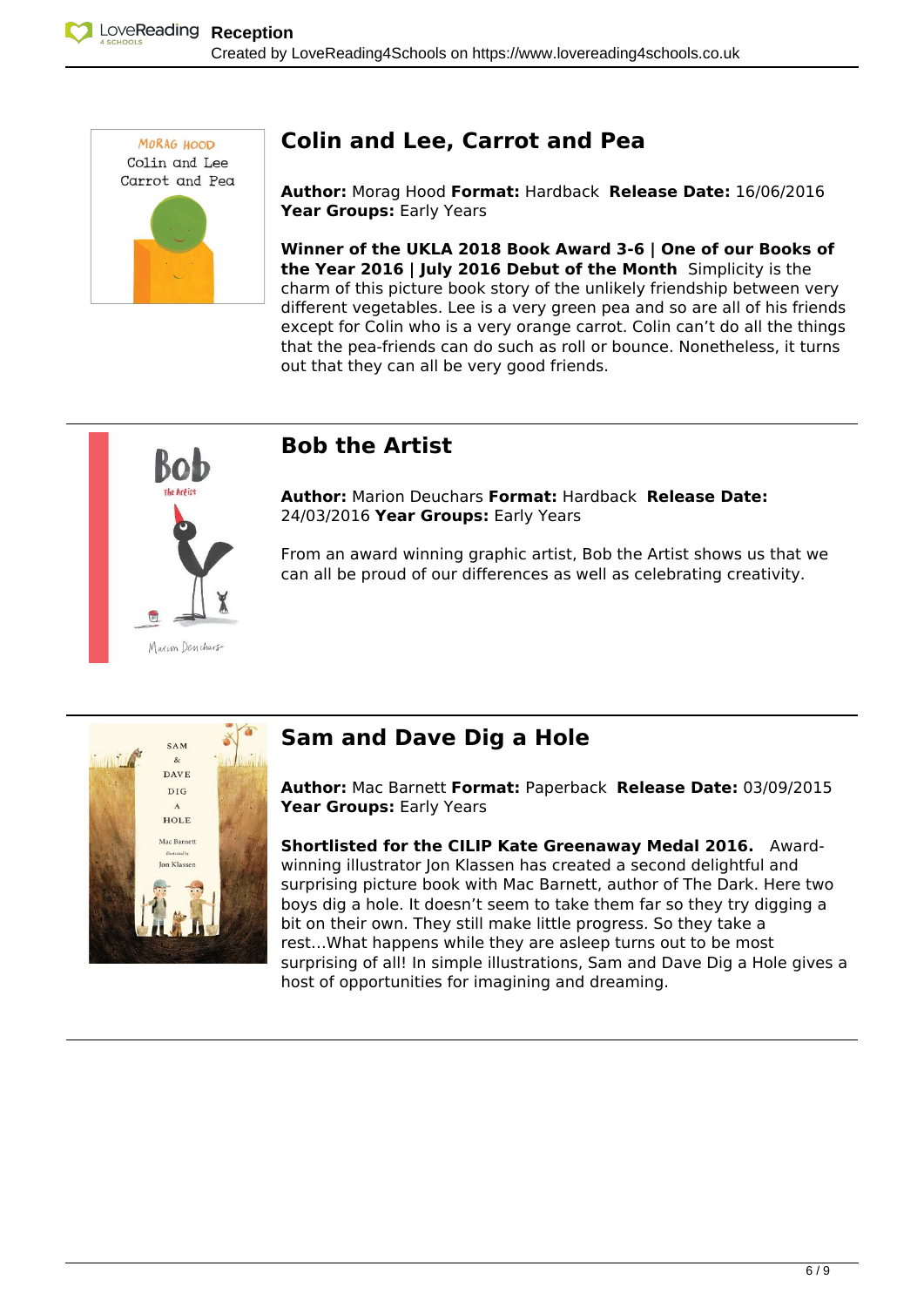

### Please Mr Panda **Please Mr Panda**

**Author:** Steve Antony **Format:** Paperback **Release Date:** 03/09/2015 **Year Groups:** Early Years

A humorous lesson in manners from the most endearingly grumpy panda. Likely to become a class catchphrase!



### **Shh! We Have a Plan**

**Author:** Chris Haughton **Format:** Paperback **Release Date:** 02/04/2015 **Year Groups:** Early Years

Longlisted for the 2015 CILIP Kate Greenaway Medal - Shortlisted for the Little Rebels Book Award 2015 Awarding-winning Chris Haughton tells a big story in stunning illustrations in his near-wordless picture book. The huntsmen are determined to capture the bird. Armed with nets they creep up on their prey…but they haven't got every angle covered! How the littlest repeatedly sabotages the huntsmen's plans is a wittily told story with a strong message about communication.



### **The Something**

**Author:** Rebecca Cobb **Format:** Paperback **Release Date:** 26/03/2015 **Year Groups:** Early Years

**Shortlisted for the UKLA 2016 Book Award in the 3 - 6 year old category - Longlisted for the 2015 CILIP Kate Greenaway Medal**  Award-winning illustrator Rebecca Cobb creates a number of different imaginary worlds in this delightfully fanciful story about a hole in the ground. The little girl finds the hole just beside the cherry tree. Who could live in it? Could it be frogs, mice, a badger or a troll or a dragon? Everyone has a different idea and the little girl and her dog sit and watch patiently so can be the very first to see! Full of charm, the imaginative scope of the story is quietly inspirational.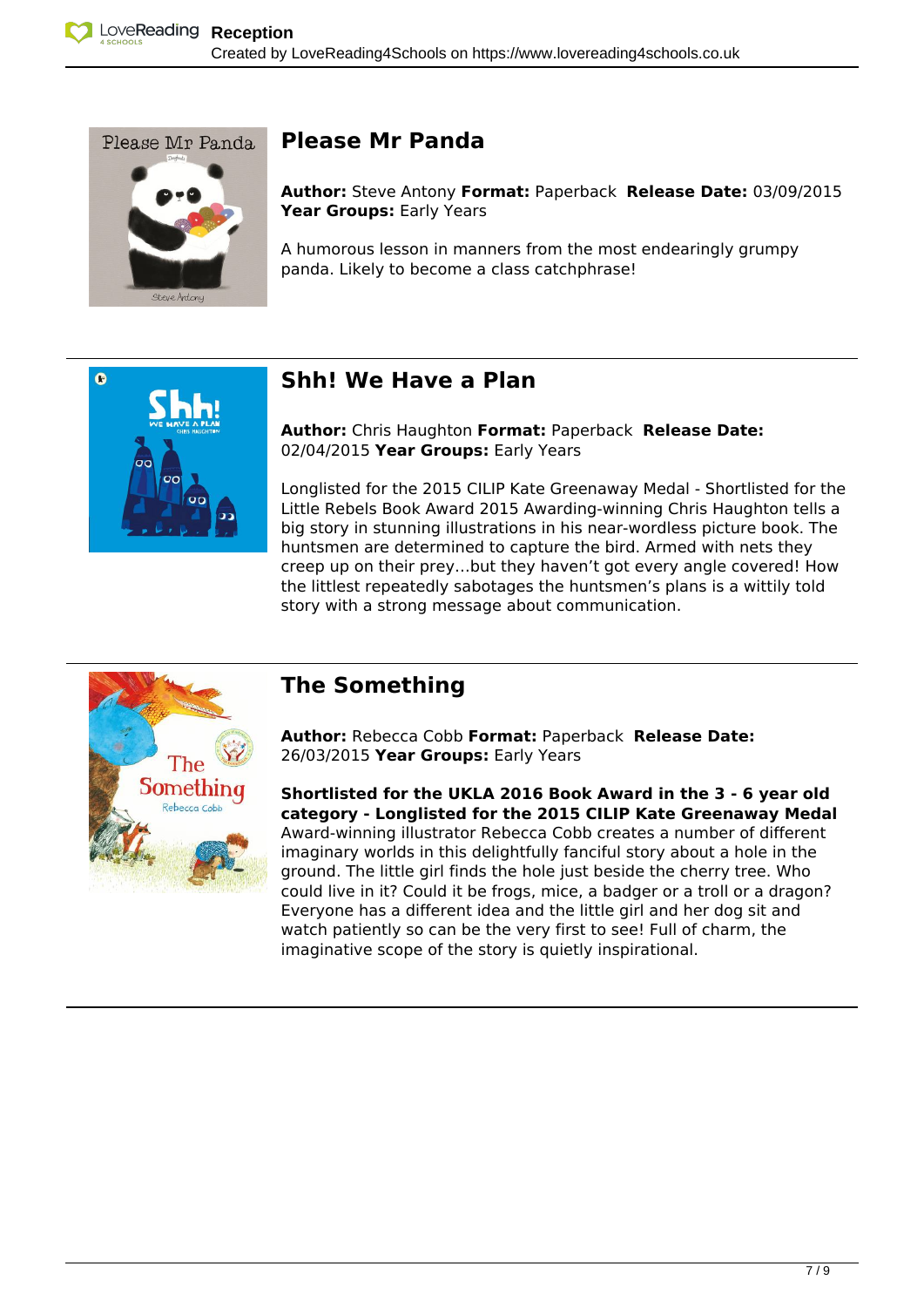

**OU Feel?** 

Anthony Browne

# **Out and About A First Book of Poems**

**Author:** Shirley Hughes **Format:** Hardback **Release Date:** 01/10/2014 **Year Groups:** Key Stage 1

From the joys of the seaside to the miseries of the sickbed, this exuberant volume captures to perfection the world of childhood. It is a beautiful gift edition of the classic picture book, with a new introduction by Shirley Hughes.

# **How Do You Feel?**

**Author:** Anthony Browne **Format:** Board book **Release Date:** 01/05/2013 **Year Groups:** Early Years

A wonderful introduction to the art of Anthony Browne and in capturing some complex emotions also has great topic uses for Foundation stage.



**Author:** Catherine Rayner **Format:** Paperback **Release Date:** 30/09/2011 **Year Groups:** Early Years

Prize-winning illustrator Catherine Rayner has produced a new outstanding title. Polar bears Iris and Isaac fall out over sharing their nest. Each stomps away in a Big Bear Huff but soon both find that they don't enjoy anything half as much on their own. Luckily, they are reunited and find they can share the nest after all. Set against a stunning winter landscape, this is a perfect book about friendship.